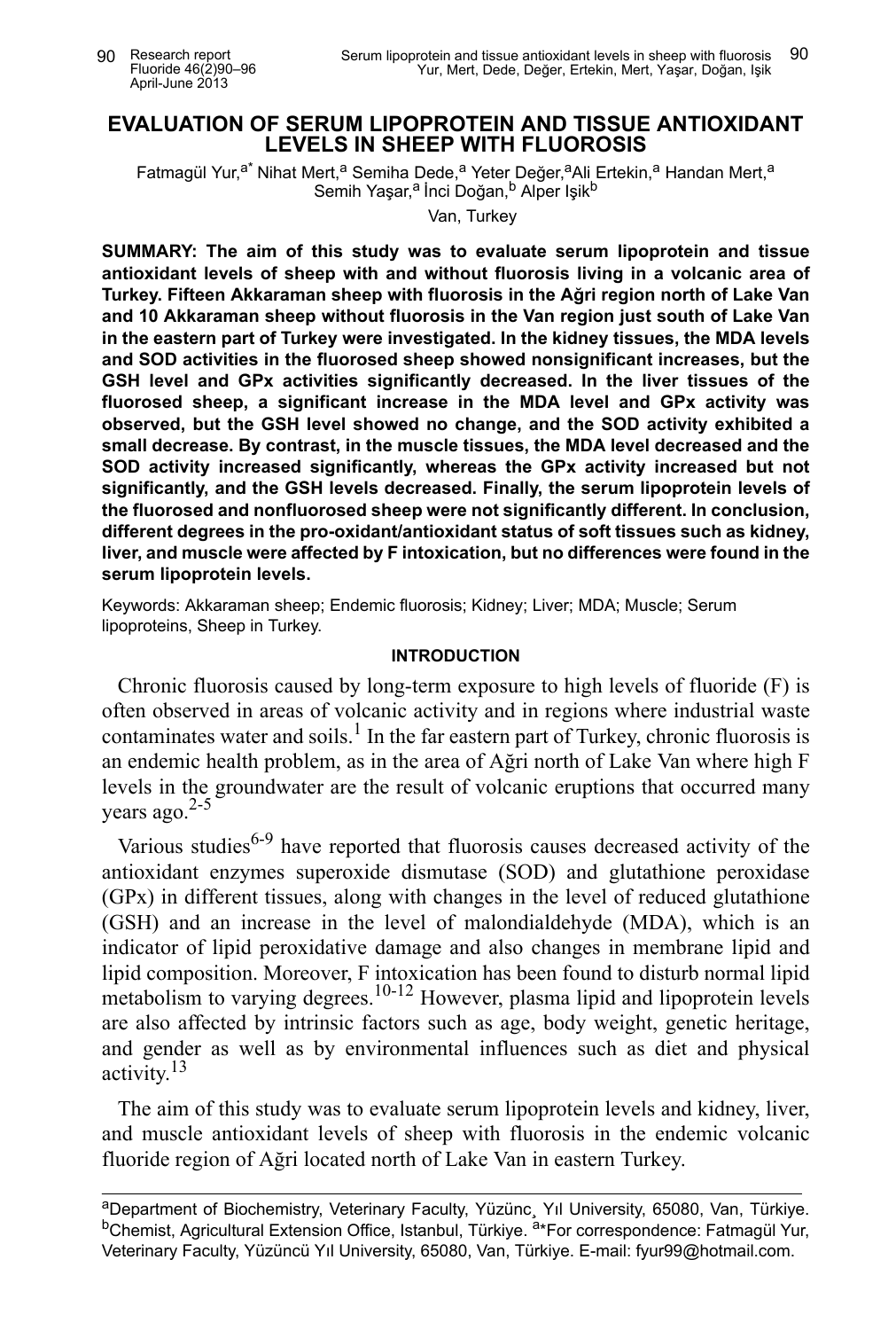### **MATERIALS AND METHODS**

*Animal material:* Ayranci village of Doğubeyazıt, Ağrı, Turkey, was chosen as the study area in which fluorosis is endemic. Fifteen two-year-old or older Akkaraman sheep were selected for the experimental material. To determine the presence of fluorosis and history of fluorosis, signs of fluorosis by clinical examination of teeth and joints were evaluated. Urine F levels of the animals were also determined. For controls, ten Akkaraman sheep of the same age without fluorosis as determined by clinical and laboratory examination were selected from the city area of Van located south of Ağri.

*Determination of fluoride:* Blood and urine samples were collected by suction from the sheep into specimen tubes. Serum of the samples was separated by centrifuging at 3000 rpm for 10 min. Urine samples were collected in polyethylene tubes, and F levels were immediately determined with an ion selective electrode (WTW PH / ION 738<sup>®</sup>).<sup>14</sup>

*Biochemical analysis:* Kidney, liver, and muscle samples were taken after slaughtering the animals and saved for analysis at  $-80^{\circ}$ C. These tissues were extracted for determination of MDA, GSH, SOD, and GPx by the method reported by Kahraman.<sup>15</sup> Determination of MDA levels was based on the amount of colored product resulting from reaction between thiobarbituric acid (TBA) and MDA as described by Ohkawa et al.<sup>16</sup> Tissue GSH levels<sup>17</sup> were estimated with a spectrophotometer by the color created by free-sulfhydril groups reacting with the Elman reagent. SOD and GPx activities were determined with commercial kits (Randox-Ransod enzyme kit) with a spectrophotometer.<sup>18,19</sup>

*Electrophoresis analysis:* Serum lipoproteins in the serum samples were fractionated by the cellulose acetate electrophoresis method. The optical density of the lipoprotein fractions was measured at 525 nm by the Helena electrophoresis procedure.<sup>20</sup>

*Statistical analysis:* The Student t test was used to determine statistical differences between the control and fluorosis groups. Differences with  $p<0.05$ were accepted as significant.

## **RESULTS**

As can be calculated from Table 1, the mean urinary F level of the sheep with fluorosis was 4.5 times higher than that of the control sheep without fluorosis, a difference that is highly significant.

|                 | Fluorosis group $(n=15)$ | Control group (n=10) |
|-----------------|--------------------------|----------------------|
| Urinary F (ppm) | $6.74 \pm 0.49^*$        | $1.50 \pm 0.30$      |

**Table 1.** Urinary F levels of sheep with and without fluorosis (mean±SD)

\*p<0.001 in comparison to control.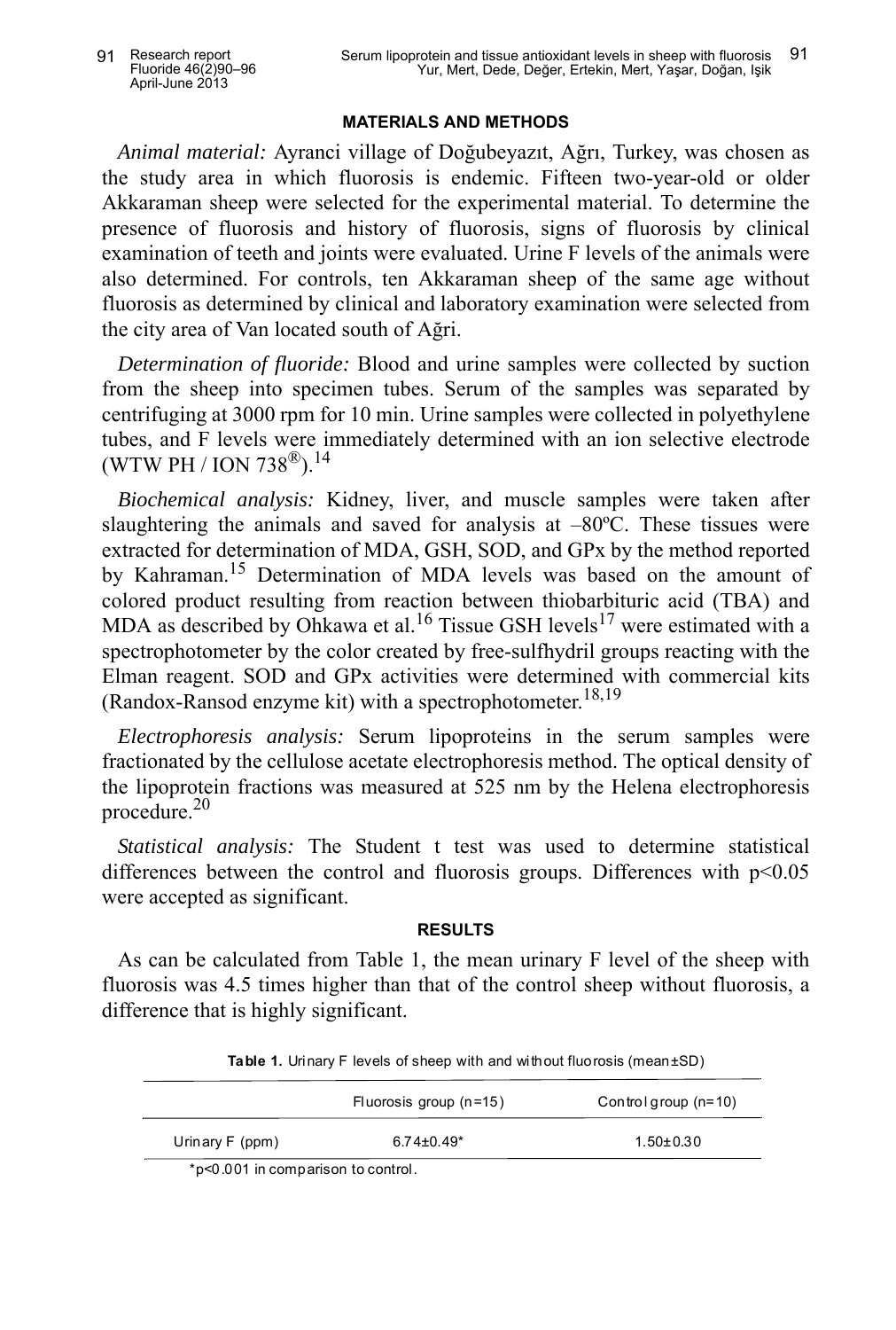Although MDA levels in the kidney tissues of sheep with fluorosis were not significantly different from the control group, they were numerically greater. The GSH level of the fluorosed sheep was significantly lower than in the control group. GPx and SOD activities were higher, with the former being significantly higher (Table 2).

**Table 2.** MDA and GSH levels, and SOD and GPx activities in kidney tissues of sheep with and without fluorosis (mean±SD)

| Kidney tissue       | Fluorosis group $(n=15)$ | Control group (n=10) |
|---------------------|--------------------------|----------------------|
| MDA (nmol/g tissue) | 298.27±12.34             | 286.15±12.61         |
| GSH (µmol/q tissue) | $0.212 \pm 0.024*$       | $0.33 \pm 0.02$      |
| SOD (U/mg protein)  | $137.45 \pm 17.13$       | $101.59 \pm 5.69$    |
| GPx (U/mg protein)  | $2.22 \pm 0.29^*$        | $0.95 \pm 0.08$      |

\*p<0.05 in comparison to control.

In the liver, the MDA level significantly increased in sheep with fluorosis, but the GSH level increased only slightly. Liver tissue SOD activity decreased nonsignificantly, whereas GPx activity increased significantly in sheep with fluorosis (Table 3).

**Table 3.** MDA and GSH levels, and SOD and GPx activities in liver tissues of sheep with and without fluorosis (mean±SD)

| Livertissue         | Fluorosis group (n=15) | Control group $(n=10)$ |
|---------------------|------------------------|------------------------|
| MDA (nmol/g tissue) | 404.85±11.53*          | 352.09±11.32           |
| GSH (µmol/g tissue) | $0.404\pm0.02$         | $0.39 + 0.01$          |
| SOD (U/mg protein)  | 479.72±30.80           | 497 01 + 14 34         |
| GPx (U/mg protein)  | $3.78 \pm 0.48^*$      | $2.16 \pm 0.22$        |
|                     |                        |                        |

\*p<0.05 in comparison to control.

In contrast to the kidney, the MDA level in the muscle tissue of the fluorosed sheep showed a significant decrease. The SOD activity, however, was significantly higher compared with the control group, while the GSH level was lower, and the GPx activity was higher. (Table 4).

**Table 4.** MDA and GSH levels, and SOD and GPx activities in muscle tissues of sheep with and without fluorosis (mean±SD)

| Muscle tissue       | Fluorosis group (n=15) | Control group (n=10) |
|---------------------|------------------------|----------------------|
| MDA (nmol/g tissue) | 153.38±6.51*           | 165.89±3.97          |
| GSH (µmol/q tissue) | $0.042\pm0.005$        | $0.174 \pm 0.072$    |
| SOD (U/mg protein)  | 194.25±27.59*          | $85.65 \pm 7.07$     |
| GP x (U/mg protein) | $1.90 + 0.27$          | $1.34 \pm 0.17$      |
|                     |                        |                      |

\*p<0.05 in comparison to control.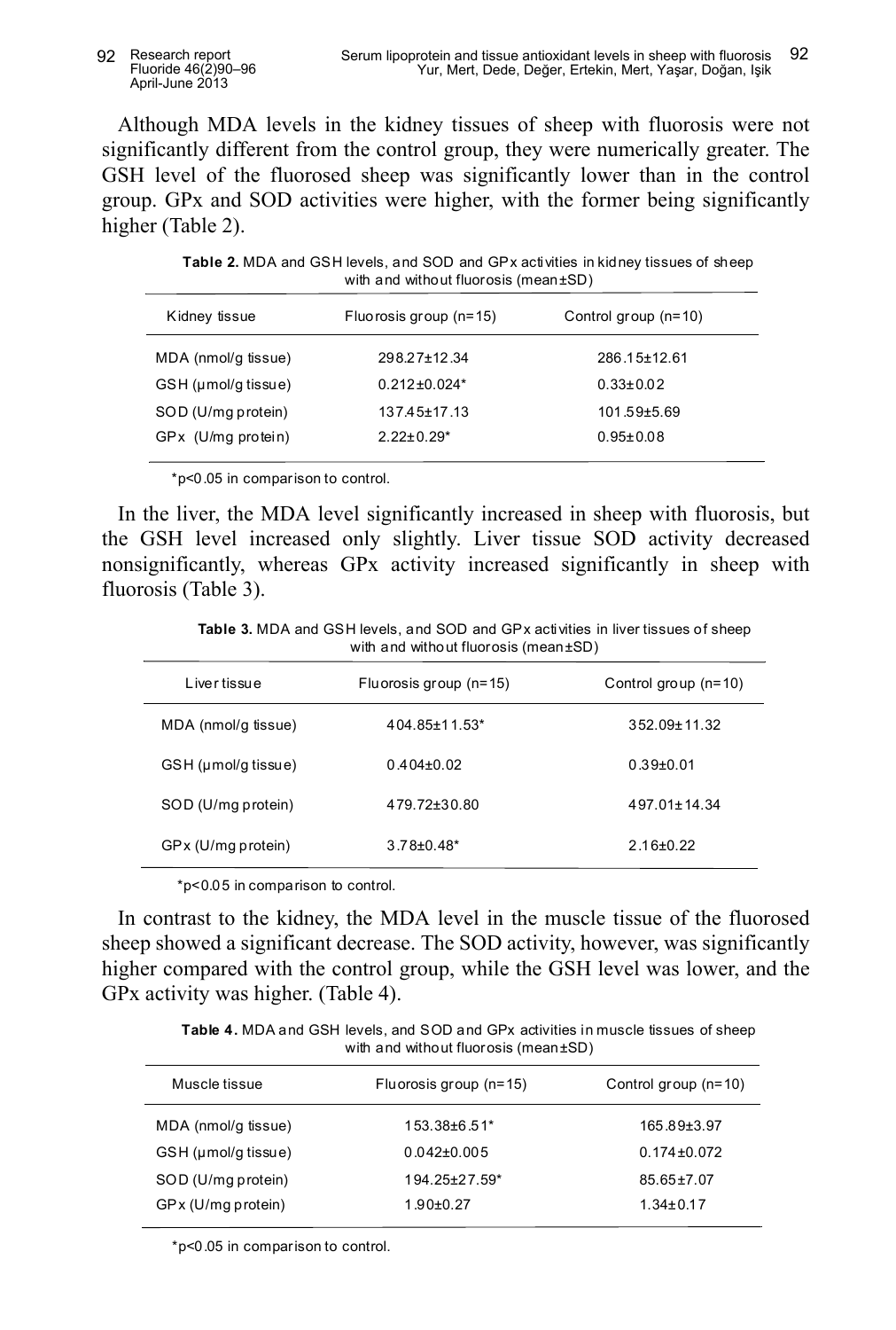As seen in Table 5, the concentrations of the serum lipoprotein fractions of sheep with and without fluorosis were virtually unchanged without any significant differences.

| Lipo protein                  | Fluorosis group $(n=15)$ | Control group $(n=10)$ |
|-------------------------------|--------------------------|------------------------|
| $\beta$ -lipop rotein (LDL) % | $31.09 \pm 2.02$         | $29.53 \pm 2.53$       |
| Pre-β-lipoprotein (VLDL) %    | $38.81 \pm 3.40$         | $40.90 \pm 3.94$       |
| $\alpha$ -Lipoprotein (HDL) % | $29.21 \pm 3.79$         | 27 84+1 47             |

**Table 5.** Serum lipoprotein levels of sheep with and without fluorosis (m ean±SD)

### **DISCUSSION**

Normal urinary F levels of sheep are reported to be  $1.00-1.40$  ppm.<sup>3,4</sup> There is also a positive correlation between the amount of F ingested by animals and humans and the level of F in their urine, which is usually less than 5 ppm  $F^{17}$ . Şendil and Bayşu<sup>21</sup> have reported that urinary F levels of sheep in Eastern Anatolia, where endemic fluorosis is common, ranged from 3.80 to 30.6 ppm. However, the average urinary F the level of sheep raised in that region is reported by Ergun et al.<sup>3</sup> as 8.1 ppm. In the present study, the mean urinary F level in the sheep with fluorosis was 6.74±0.49 ppm, which is in agreement with the results for sheep in natural endemic F areas reported by Altıntaş et al.<sup>22</sup> Urinary F levels  $(1.50\pm0.30$  ppm) in the control group of this study are also in agreement with values reported in the literature.<sup>4</sup>

As a highly toxic pollutant, F affects the metabolism of many tissues and organs besides bones and teeth. Liver and kidney are also important target organs for F in both acute and chronic fluorosis.<sup>23</sup> Many current experimental and epidemiological studies shown that chronic fluorosis can cause metabolic, functional, and structural damage to the kidney and liver, and to endocrine glands (hypophysis, thyroid, and parathyroid), muscle, testis, and other soft tissues including neurons.  $6,7,24$  As a center of metabolic activity, the liver plays a key role in F metabolism. The kidney is an organ of  $F$  excretion<sup>6</sup> that is more subject to failure with exposure to increased levels of ingested F, leading to increased serum F levels in humans<sup>25</sup> and experimental animals.<sup>26</sup> Kidneys, along with calcified tissues, act as a homeostasis control for F, and, in endemic fluorosis areas, there is a relationship between kidney function and environmental F intoxication.<sup>24,27</sup> It is well established that impairment of kidney function can occur in both chronic<sup>6,23,27</sup> and acute<sup>28</sup> fluorosis.

There is also evidence that oxidative stress and changes in cell membrane lipid composition play a role in the pathogenesis of kidney tissue damage during acute and chronic F exposure.  $6,27,28$  Increased MDA (TBARS) levels in kidneys have been found as the result of F treatment, indicating lipid peroxidative damage in kidney tissue.<sup>6,27</sup> With elevated levels of F intake, the liver undergoes functional and structural changes.<sup>1</sup> In addition to changes in membrane-lipid composition caused by F, decreases in antioxidant enzyme activities of SOD and GPx, and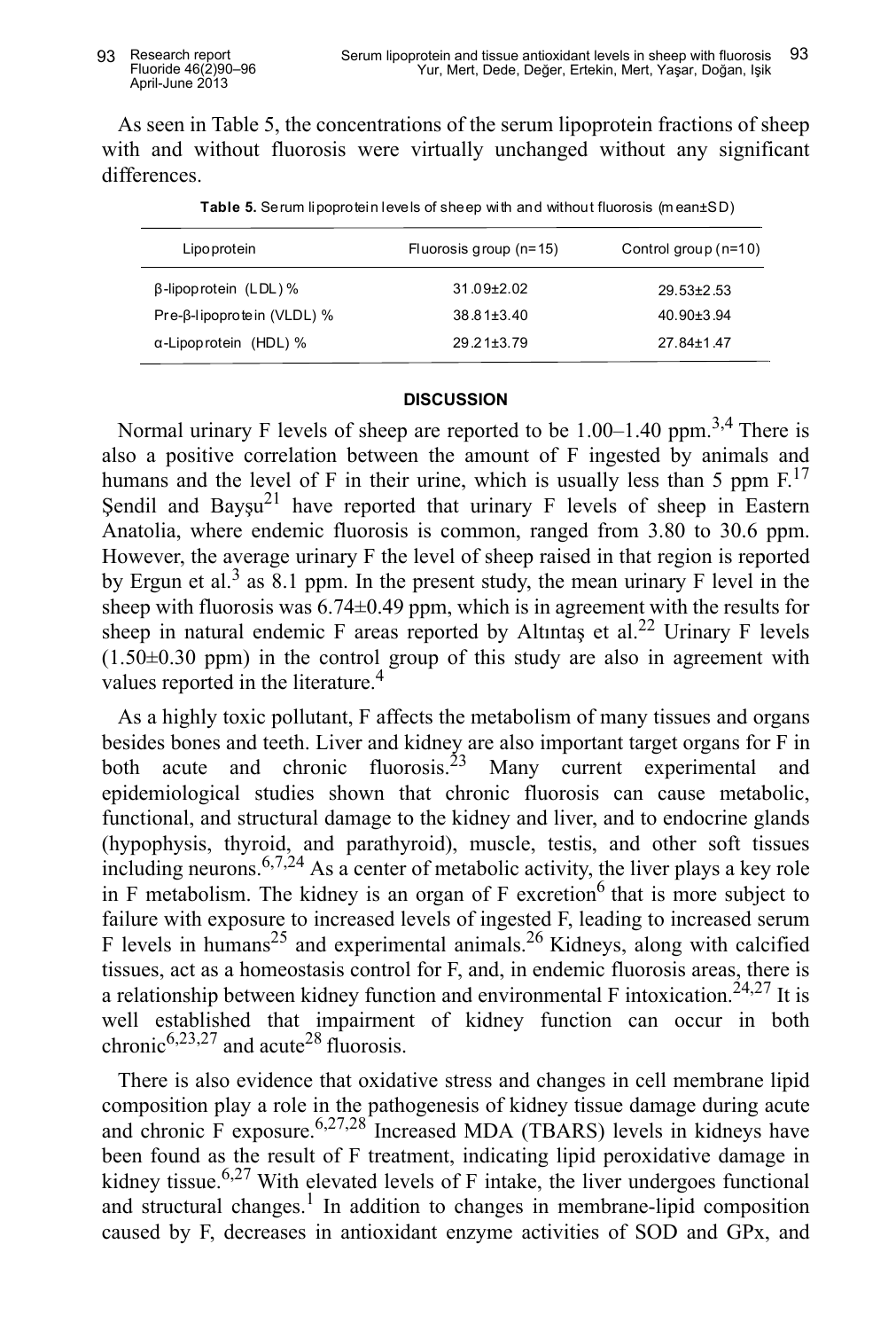increases in MDA level as an indicator of lipid peroxidative damage in different tissues have been reported.<sup>6-9</sup>

In the present study, the antioxidant/pro-oxidant status of fluorotic sheep tissues was affected differently. Liver MDA levels were significantly higher in sheep with fluorosis than in the control group without fluorosis, but the GSH levels were similar. The liver SOD activity decreased, and the GPx activity increased significantly in the sheep with fluorosis. On the other hand, muscle MDA levels were significantly lower, and SOD activities were significantly higher in sheep with fluorosis compared with the sheep without fluorosis. However, the muscle GSH level decreased, and the GPx activity increased.

In contrast to these findings, Rice et al.<sup>29</sup> reported that GPx activity decreased in the liver of rats due to excessive accumulation of free-radicals in F intoxication. Some studies<sup>6-9</sup> have reported a decrease in SOD and GPx antioxidant enzyme activities in different tissues and an increase in MDA level that are indicative of lipid peroxidative damage as well as changes in membrane lipid and lipid composition due to F. The significant increases in MDA level in the liver of our sheep with fluorosis and increases in the kidneys of those sheep suggest that oxidative damage was occurring in these tissues.

There are also studies on changes in lipid metabolism from F intoxication. Vatassery et al.<sup>10</sup> and Dousset et al.<sup>11</sup> observed decreases in total lipid and cholesterol levels in serum and liver of pigs at the first stage of F intoxication. Hypercholesterolemia has been noted with fluorosis,  $30$  and Mąkowska et al.<sup>12</sup> have reported a decrease in β-lipoprotein and an increase in cholesterol levels of animals exposed to high F concentration. In contrast, Chinoy et al.  $31,32$  did not find a significant change in lipid levels in people or in male rats at the duration of F exposure. However, serum triglyceride and cholesterol levels change as enzyme activity is altered during exposure to F, which causes inhibition of fatty acids oxidation and triglyceride lipase, some non-specific esterases, and pyrophosphatases.<sup>30</sup> Myśliwiec et al.<sup>33</sup> have reported that introduction of Se in experimentally NaF-intoxicated rats decreased serum LDL-cholesterol and total lipid and triglyceride levels, but it increased HDL-cholesterol. In the present study, the concentrations of the serum lipoprotein levels of sheep with and without fluorosis showed no significant differences between the two groups. Wang et al.<sup>34</sup> reported a sharp decline in the liver cholesterol level of rats with fluorosis, but this decrease was not statistically significant compared with that of the controls. Even though the decline was not significant, it might be an important factor to explain the functional disorders in organs and cells in the pathogenesis of chronic fluorosis in membrane lipids.

On the basis of the results observed here, we conclude that the antioxidant/prooxidant status of soft tissues such as kidney, liver, and muscle in the fluorosed sheep were affected by endemic F intoxication. Serum lipoprotein levels, however, were not noticeably affected by F. Further detailed studies at the molecular level, aimed at preventing and treating F intoxication, are needed because endemic fluorosis is a serious health problem for people and animals in this part of Turkey.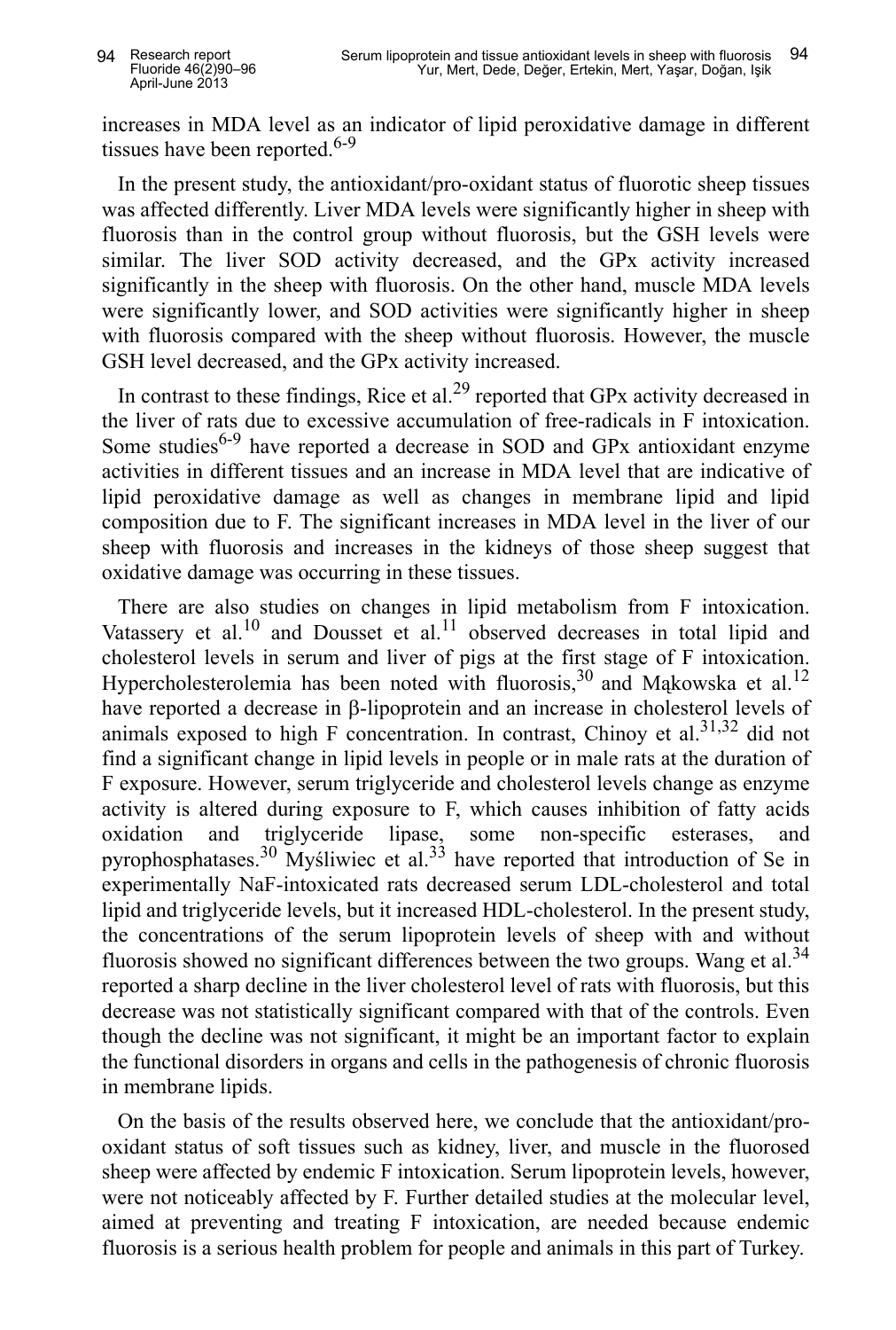### **ACKNOWLEDGEMENT**

We are grateful to the University of Yüzüncü Yıl Scientific Research Foundation for funding this project.

#### **REFERENCES**

- 1 Oktay C. Effect of high fluoride containing drinking water on skeleton and dental age. In: Seminar on "Problems of high fluoride waters;" 1977 Sept 6-10; Erzurum, Turkey.
- 2 Griffith-Jones W. Fluorosis in dairy cattle. Vet Rec 1977;100:84-9.
- 3 Ergun HS, Rüssel-Sinn HA, Baysu N, Dündar Y. Studies on the fluoride contents in water and soil, urine, bone and teeth of sheep and urine of human from eastern and western parts of Turkey. Dtsch Tierarztl Wochenschr 1987;94:416-20.
- 4 Fidancı UR, Baysu N, Ergun H. The fluoride content of water sources in Kızılcaoren Village in Eskisehir. Tr J Med Sci 1994;20:15-7.
- 5 Fidancı U, Salmanoğlu B, Maraslı S, Maraslı N. Natural and industrial fluorosis in Middle Anatolia region and its effects on animal health. Tr J Vet Anim Sci 1998;22:537-44.[in Turkish].
- 6 Guan ZZ, Xiao KQ, Zeng XY, Long YG, Cheng YH, Jiang SF, Wang YN. Changed cellular membrane lipid composition and lipid peroxidation of kidney in rats with chronic fluorosis. Arch Toxicol 2000;74(10):602-8.
- 7 Wang YN, Xiao KQ, Liu JL, Dallner G, Guan ZZ. Effect of long term fluoride exposure on lipid composition in rat liver. Toxicology 2000;146(2-3):161-9.
- 8 Sindelar PJ, Guan ZZ, Dallner G, Ernster L. The protective role of plasmalogens in ironinduced lipid peroxidation. Free Radic Biol Med 1999;26:318-24.
- 9 Machoy-Mokrzynska A, Put A, Ceglecka M, Mysliwiec Z. Influence of essential phospholipids (EPL) on selected biochemical parameters of lipid metabolism in rats chronically exposed to ammonium fluoride vapours. Fluoride 1994;27(4):201-4.
- 10 Vatassery GT, Ophaug RH, Singer L. The effect of fluoride intake on the total lipid, cholesterol and vitamin E levels in sera and liver of guinea pigs on high fat diet. Life Sci 1980;2:1961-6.
- 11 Dousset JC, Rioufol C, Philibert C, Bourbon P. Effects of inhaled HF on cholesterol, carbohydrate and tricarboxylic acid metabolism in guinea pigs. Fluoride 1987;20(3):137-41
- 12 Mąkowska R, Szymanska H. Cholesterol and lipid complexes in serum of chemical plant workers chronically exposed to fluoride compounds. Szczecinskie Tow Nauk Szczecin 1971;2:53-7.
- 13 Murray KR, Granner DK, Mayes PA, Rodwell VW, editors. Harper's Biochemistry. 21st ed. East Norwalk, CT, and San Mateo, CA: Appleton and Lange Medical Publications;1990.
- 14 Singer L, Armstrong WD, Vogel JJ. Determination of fluoride content of urine by electrode potential measurements. J Lab Clin Med 1969;74(2):354-8.
- 15 Kahraman T. The effects of electrification on rat erythrocyte and tissue anti-oxidant enzyme (superoxide dismutase, glutathion peroxidase) activities, lipid peroxidation and glutathion levels [doctoral dissertation]. Van, Turkey; Yüzüncü Yıl University; 1998.
- 16 Ohkawa H, Ohishi N, Yagi K. Assay for lipid peroxides in animal tissues by thiobarbutiric acid reaction. Anal Biochem 1979;95:351-8.
- 17 Ellman GL. Tissue sulfhydryl groups. Arch Biochem Biophys 1959;82:70-7.
- 18 Flohé L, Günzler WA. Assays of glutathione peroxidase. Methods Enzymol 1984;105:114-5.
- 19 Glutathione peroxidase and superoxide dismutase commercial kit. Crumlin, Co. Antrim, Northern Ireland, UK: Randox Laboratories Ltd; 1997.
- 20 Helena lipoprotein electrophoresis procedure. Beaumont, TX, USA: Helena Laboratories; 1998.
- 21 Sendil C, Baysu N. Fluorosis intoxication in human and animals observed in villages of Doğubeyazıt district of Ağrı province and first presentation about presence of this problem in villages of Muradiye district of Van province. Vet J Ankara Univ [Ankara Üniversitesi Veteriner Fakültesi Dergisi] 1974;10:474-89.
- 22 Altıntaş A, Fidancı UR, Sel T, Duru Ö, Başsatan A. Serum proteins electrophoresis and kidney function in sheep with natural and industrial fluorosis. Vet J Ankara Univ [Ankara Üniversitesi Veteriner Fakültesi Dergisi] 2000;47(2):105-14.
- 23 Kessabi M, Hamliri A, Braun JP. Experimental fluororsis in sheep: Alleviating effects of aluminum. Vet Hum Toxicol 1986;28(4):300-4.